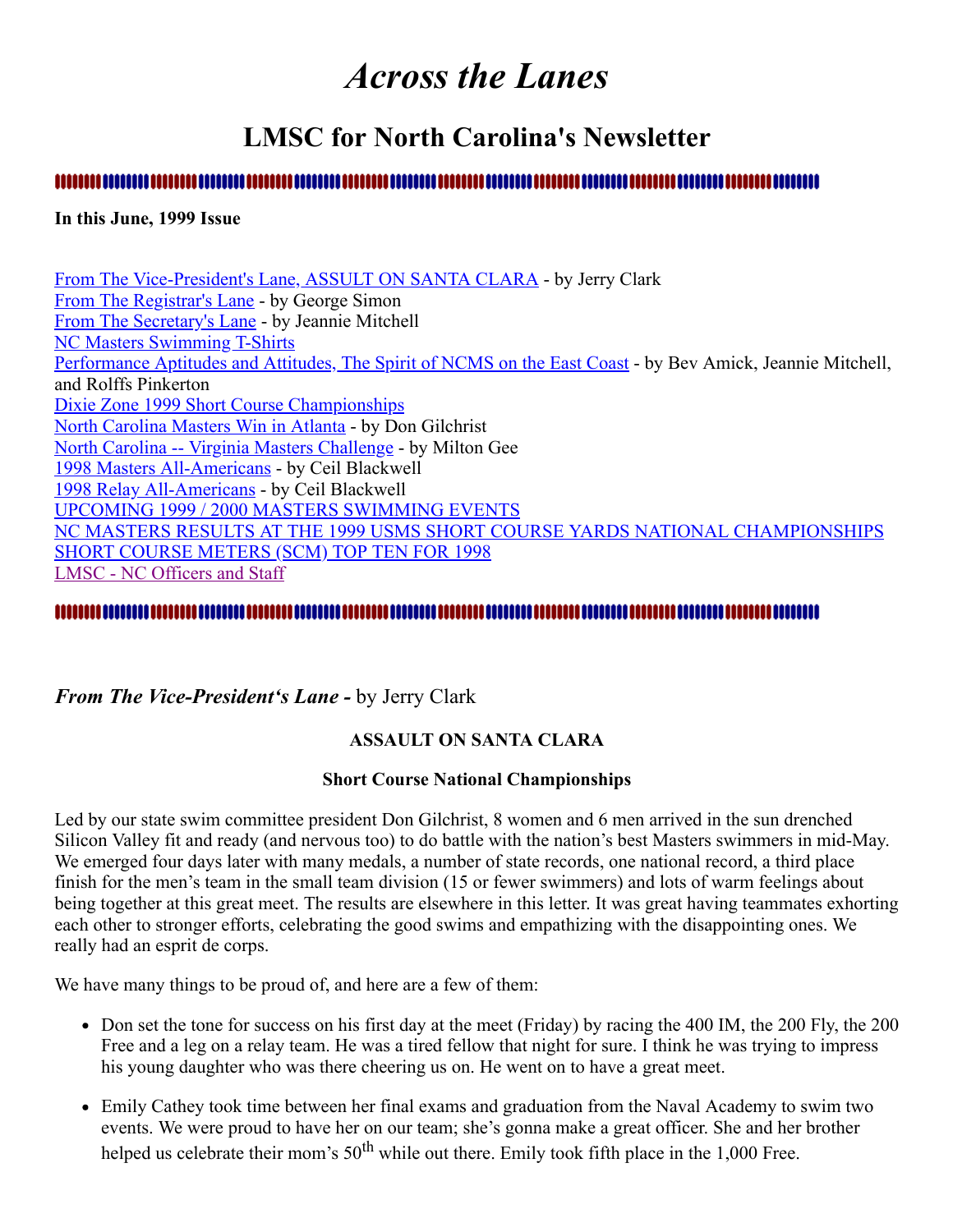- Sandra Cathey coolly stepped into a new age bracket at the meet and promptly set three state age group records. She was a point winner in 5 of the 6 events she swam. I'd say that's good planning on her part (aging up on the day of the meet).
- Jon Klein took on the job of relay chairman, and did a great job both organizing and participating in the meet. He was unanimously chosen to head up the relays at long course nationals in Minneapolis in August. He needs more participants though; we could only field one team of women and one of men at this meet. Jon had fast times in a tough age group, finishing in the top ten in 4 of the 6 events he entered.
- Three relatively new folks were on the team, and they added immeasurably to our achievement. Nancy McPhee swam 5 events, and finished no lower than  $6<sup>th</sup>$  in any of them. Suzanne Robbins-Bonitz swam 6 events, and was no lower than 8<sup>th</sup> in any of them. Both women also did relays each day, adding to their point production. Their energy, grace, enthusiasm and smiles just lit the place up whenever they were around. Bob Jennings finished no lower than  $8<sup>th</sup>$  in any of the 5 events he swam, which is impressive given the competitiveness of the 30-34 age group. His talent is obvious, and he is willing to duke it out with the big boys. I can't wait to go racing with him again. We've got a great photo of Bob, but will wait to get his permission to run it in the newsletter.
- Our stalwart breaststrokers Sally Newell and Milton Gee also rose to the occasion. Watching Sally set her jaw after a disappointing (only to her) 100 Breast was inspiring. She declared on the spot that she was gonna win the 50 Breast – and did. The other women in that race didn't have a chance. Sally's lowest place was 4<sup>th</sup> in the 6 events she raced. She also raced 3 relay legs. Milton's times dropped to his satisfaction, and he finished in the top 10 in 4 of the 5 events he did. We were proud that he chose not to scratch the 100 IM on Sunday due to feeling sluggish; he went on to take  $7<sup>th</sup>$ , which gained valuable points for our men's team on the last day of the meet (when we passed Texas for 3<sup>rd</sup> place).
- Heather Hageman, our coach here in Charlotte, broke tradition (at least for as long as I've known her) by swimming in more than just the sprints. She did 6 events and 3 relays, and had fun (and fast times) in all of them. Although recovering from a virus, she managed to get 2<sup>nd</sup> places in her primary events, and earned lots of points in the other events too. We could always hear her voice yelling GO WHOMEVER! when we got up on the starting block – very inspiring.
- Mary Sansbury was responsible for one of the most prideful moments of the meet. The last event of the last day was the 200 free relay. It's a donnybrook to participate in. Mary was the anchorwoman behind Bob Jennings, Jon Klein and Heather Hageman swimming in the 25-35 relay age group. They gave her a lead, but the other teams had put their fastest people as their 4<sup>th</sup> swimmer, so Mary had her work cut out. She held perfect form (Heather's coaching no doubt) and kept a fast tempo during her 50, but the other guys were gaining. She kicked it in though, winning the heat by 3/100ths of a second. Talk about bedlam at her starting block – we were going nuts. Lots of high fives over that.
- I had a great meet for me, placing in the top 10 in all my events. Two highlights come to mind:  $(1)$ winning the 500 Free while going under 6 minutes, and (2), finishing close to Jeff Farrell in the 100 Free with a PR time. Jeff is always the fastest sprinter in his age group and is famous for making the 1960 Olympic team by qualifying exactly one week after an appendectomy. I must admit its fun to look up after hitting the touch pad at the finish and seeing the smiling face of Joe Rhyne indicating I did a good swim. By the way, speaking of Joe Rhyne………
- DA MAN. I'd been told by Beverly Amick that Joe was in super shape and was mentally ready too. Both were understatements. Not only did Joe appear behind the block for everyone's race, organize the "eat togethers" each night, but he managed to ace the swim meet as well. When the smoke cleared, he had 2 first places, 4 second places, one national record and six state records. Best of all, he broke down and bought a long torso speed suit for the swims on the last day. He's downright svelte in the thing, so watch him go in the long course meet in Minneapolis!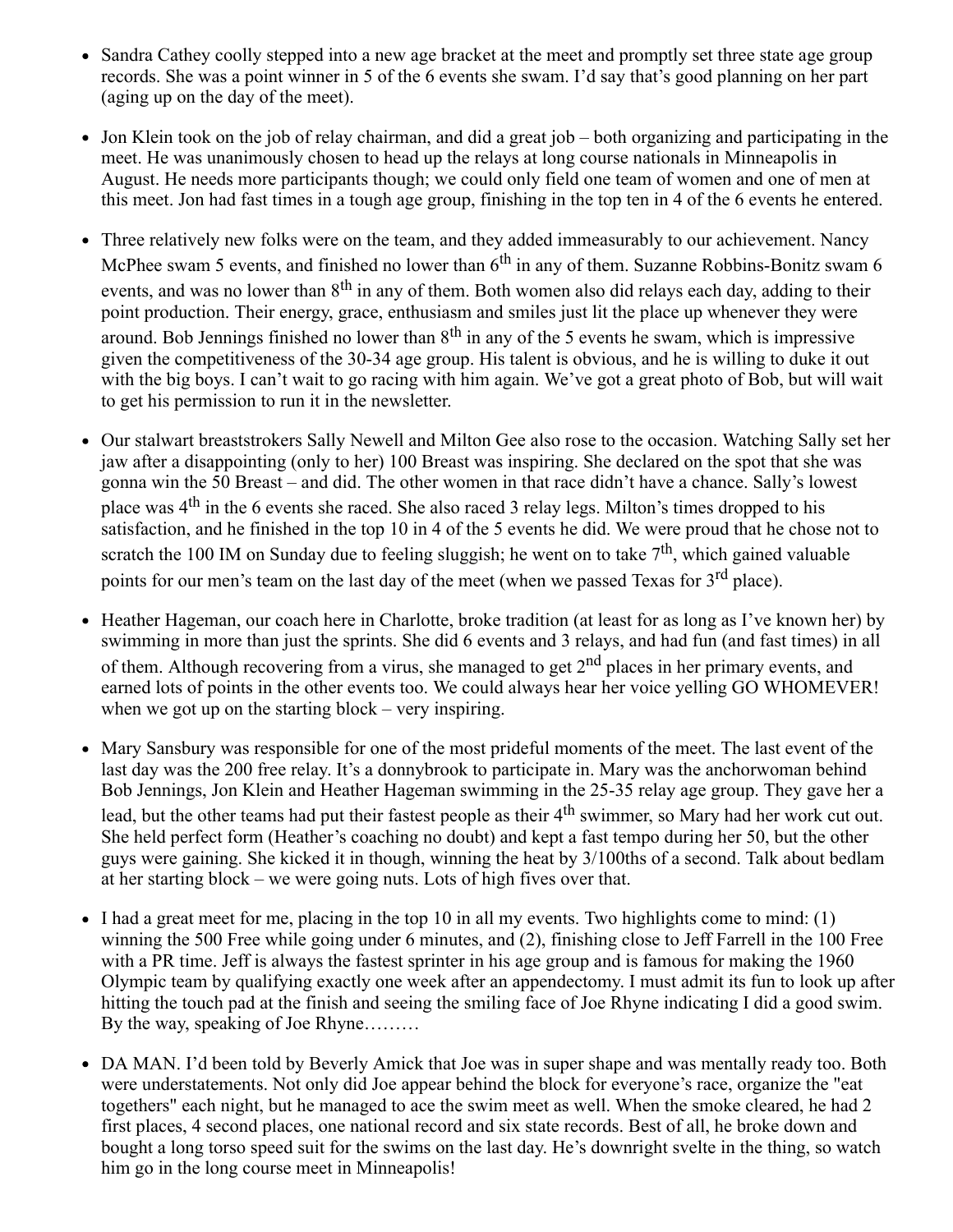These meets are fun (except maybe in the hour before one's event), and I hope many of you will consider entering the national long course meet in August. Info is in the current issue of *SWIM* magazin*e.* There is time to undertake a vigorous training program to enhance your performance. It's sort of a bonding thing to know other teammates are training hard at the same time. We sorely needed more people for relays in Santa Clara; lets do something about that for the meet in Minnesota. The pool there is considered by many to be one of the top three in the USA, so it should be fun to get in it and see how we can do. Lets bring home some more hardware!



#### 

#### <span id="page-2-0"></span>*From The Registrar's Lane*

#### by George Simon

A reminder to all North Carolina Masters: Effective with the year 2000 renewals, the LMSC - NC annual registration fee will increase from \$23 to \$25 for each individual's membership. Please do not use 1999 registration forms marked up for the year 2000. Each registered member will be invoiced for his or her individual renewal by the first week of November. Each team will be mailed year 2000 registration forms for new members in October.

Registration for 1999 is ahead of 1998 registrations with 562 members as of May 16th; approximately 30 swimmers ahead of last year's registrations. Hopefully NC will exceed 1998's 597 registrations. With new teams starting this year, such as the successful North State Masters Swimming team in Burlington and the new Rocky Mount Y Masters, North Carolina Masters Swimming should easily exceed 600 members.

Thanks to all who have donated to the International Swimmers Hall of Fame Foundation and the USMS Foundation. NC collected \$81 and \$109 respectively for each of the organizations. Your donation is sent directly to the USMS for deposit into these foundations.

Our new website, www.ncmasters.org, is experiencing steady growth. Many search engines now have pointers to our site, and web traffic is increasing monthly. Approximately 100 pages are requested daily. The most frequented pages are the meet descriptions and results, records, as well as information about each of North Carolina's teams. Team representatives can have additional information placed on their web page to announce special events or promote their team's activities. Only a few teams take advantage of having their web page provide more than minimum information. A short e-mail to george@ncmasters.org with additional information is all that is required to update your team web page.



To return to *Across The Lanes* Table of Contents

#### 

<span id="page-2-1"></span>*From The Secretary's Lane*

by Jeannie Mitchell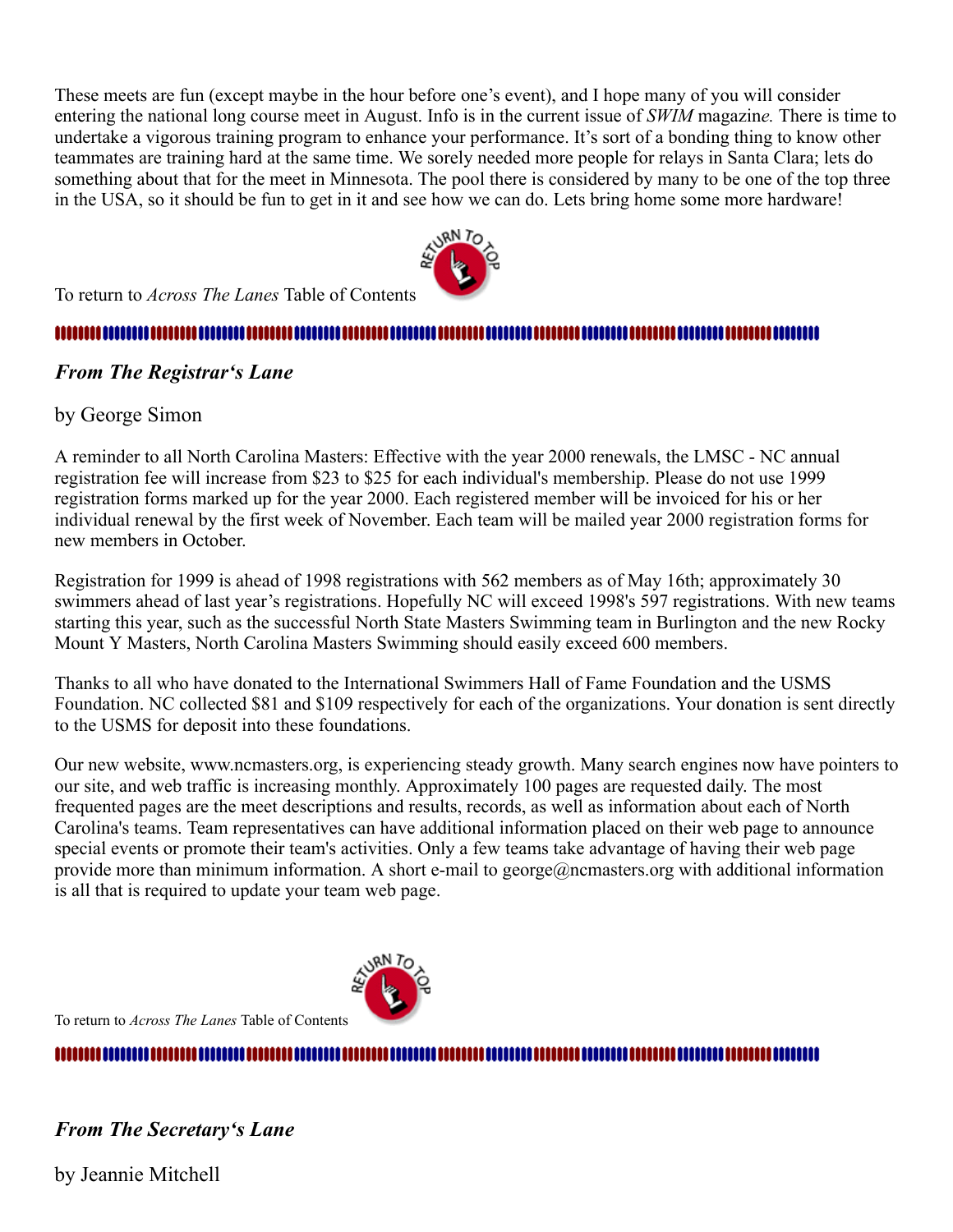The LMSC-NC Board met April 17, 1999 at the Dixie Zone Short Course Championships in Raleigh, NC. The officers met with nine chapter representatives. Three chapters provided proxies.

The January 30, 1999 meeting minutes were amended as follows:

1. Kernersville, not Huntersville, is planning to build a 50 meter natatorium;

2. The LMSC-NC registration fee increase to \$25 for the year 2000 will be effective Nov. 1, 1999, not Jan. 1, 2000; and

3. The new web site has a \$35 yearly fee. We will pay \$9.95/month for the web hosting service. This is \$58 more than the previous web site fee and will be well worth it.

Treasurer Chuck Irwin presented the first quarter 1999 financial report. Income for the quarter was \$900.82. Total expenses were \$1139.40. Net change for the quarter was a loss of \$238.58. The checking account balance is \$3824.32. The present value of the CD is \$3718.15. The balance for LMSC-NC is \$7542.47.

#### OLD BUSINESS

George Simon identified several problems with the Consolidated Entry Cards (the blue cards you received with you registration): entrants not including the event number, entrants not completing the top section, and no extra lines for miscellaneous information (social tickets, t-shirts, etc). Betsy Durrant (from Virginia) noted that it was difficult for out-of-state swimmers to obtain a copy of the card. She printed hers off of the Internet.

Several representatives noted that it was time consuming going back and forth from the entry information sheet to the entry card. The Meet Director found the mixing of small forms and full sheet copies was cumbersome during the computer entry process. However, the general consensus was to use them one more time, hoping that familiarity and practice will reduce the incidence of errors. The entry cards will be used for the Hendersonville meet in September.

Melisa Norman will continue as the LMSC-NC Records Keeper. George thanked her for providing the updated records information to him so quickly for the web site, and others also expressed their appreciation for her efforts.

Krista Phillips will be asked to organize a much-needed short course meters meet in Hillsborough such as the one in 1997. An early October date was suggested. The LMSC-NC will help support the meet. The motion was made and passed that the LMSC will support any team that would like to host a SCM meet such that the host team will net a profit of at least \$300.

National bids: The Wilmington Y Masters are interested in sponsoring the 5K or 1-3 mile Open Water National Championships in 2000 or 2001. Don Gilchrist and Dan Forrester will prepare a bid to present to the National Convention this fall.

Don has been in dialog with Hill Carrow about bidding for the USMS Long Course Championships to be held in Charlotte in two or three years. Discussion followed:

Pro's: Great pool, many motels, town enthusiasm, money to be made, and state Masters' membership will grow.

Con's: Not enough bleacher seating, parking, lockers, nor adequate warm down area (long course) at MAC.

Jerry Clark suggested forming a committee to formulate a bid. That committee will include Ceil Blackwell, Heather Hageman, Hill Carrow, Don Gilchrist, and others pending nominations. Masters interested in serving on this committee should contact Don Gilchrist.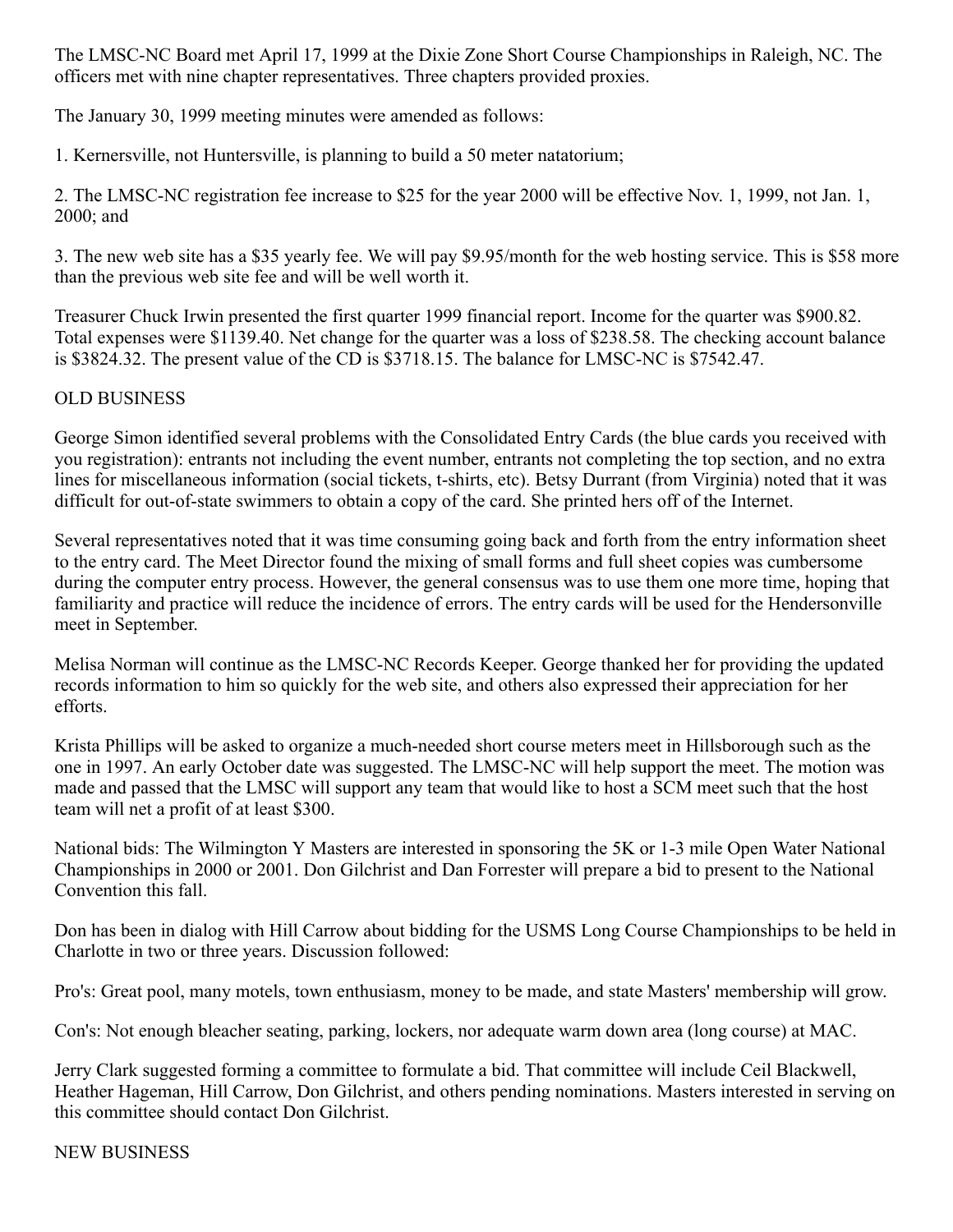LMSC-NC officers for the next term were nominated: Jerry Clark, President; Don Gilchrist, Vice President; and Alice Jones, Treasurer. The Secretary's position is yet to be nominated. Nominations for the position will be accepted until the fall meeting. Team reps are asked to inquire among their membership for interest in this position. Alice Jones was appointed to the position of Treasurer effective immediately. Chuck Irwin will instruct Alice about the system he has in place.

The 1999 USMS National Convention will be in San Diego September 15-18. George Simon and Jerry Clark will be our official delegates. Any other NC Masters who would like to attend may be reimbursed up to \$200 for his/her expenses. Masters may contact George and Jerry if they have any special issues that they would like our delegates to take to Convention. Don Gilchrist or Dan Forrester may go to present their bid for the Open Water Nationals, as described above.

The next LMSC-NC meeting will be on Sept. 11, 1999 at the Smoky Mountain LC meet in Hendersonville.



To return to *Across The Lanes* Table of Contents

#### <span id="page-4-0"></span>11111111111

## **NORTH CAROLINA MASTERS**

### **SWIMMING T-SHIRTS**

Orders for the ash gray T-shirts should now be placed with Chuck Irwin. Please make your check payable to LMSC for NC and mail to Chuck Irwin; 994 Snow Hill Falls Circle; Franklin, NC 28734-9436. Prices include shipping/handling charges: L-XL \$11.00, XXL \$13.00 (remember to include your size along with your name/address/zip code and phone number).

To return to *Across The Lanes* Table of Contents

<span id="page-4-1"></span>m

# **PERFORMANCE APTITUDES AND ATTITUDES**

**THE SPIRIT OF NCMS**

**ON THE EAST COAST**

By Bev Amick, Jeannie Mitchell, and Rolffs Pinkerton

Two weeks after our Dixie Zone Championships and two weeks before the Nationals, four NC Masters braved the Washington DC area traffic to compete in the Colonies Zone Championships. Upon their return home, three of the four, Beverly Amick, Jeannie Mitchell, and Rolffs Pinkerton (RAM's Ed White was the fourth) exclaimed their experiences to Jerry Clark. Their expressions capture the team spirit and camaraderie that epitomize Masters Swimming competition.

JEANNIE:

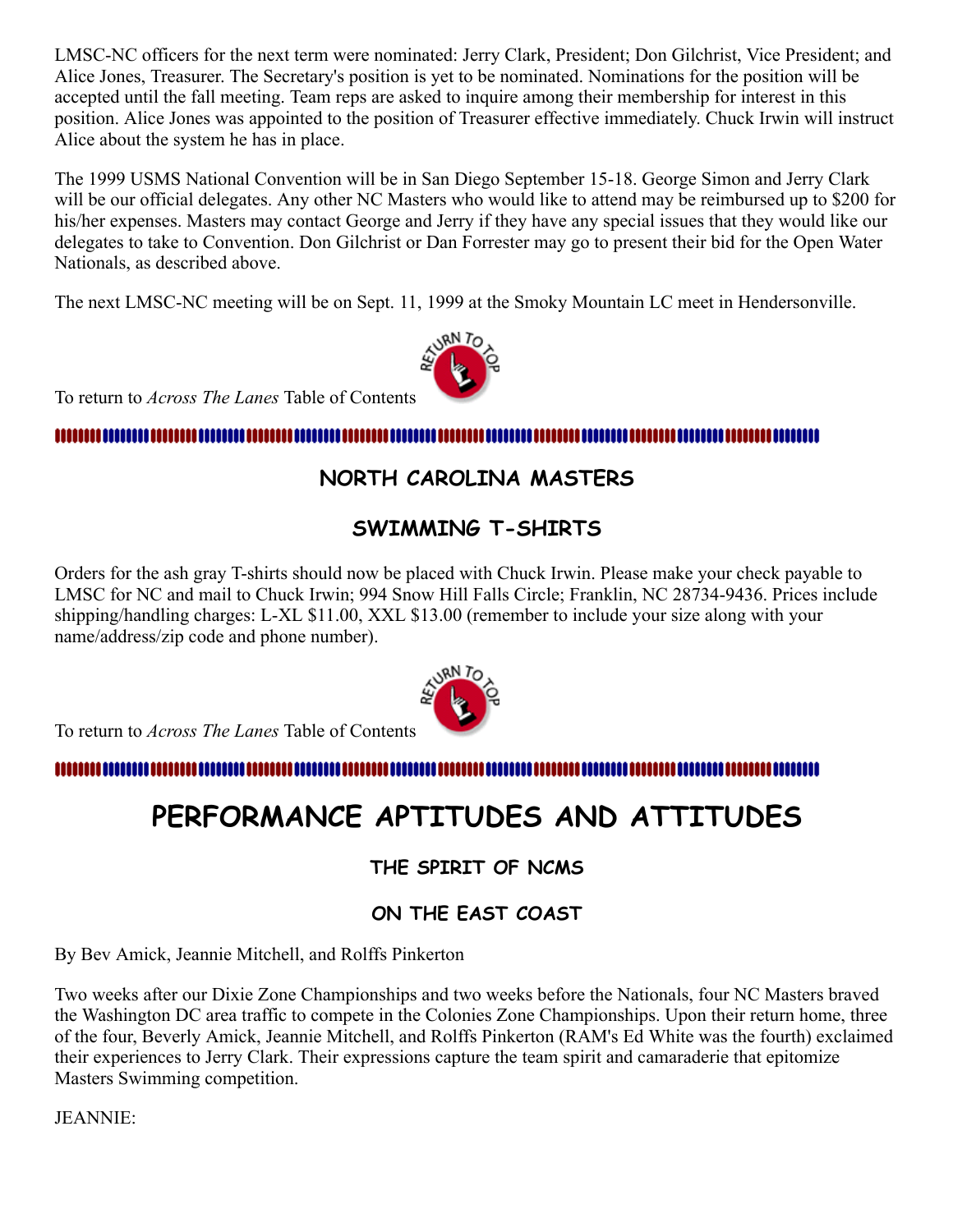Look out Yanks, here come the Tarheels! That's how we four NCMS swimmers felt on the third day of competition at the Colony Zone Short Course Championships. With only four swimmers representing North Carolina, we were ranked 16th out of 32 teams prior to Sunday's competition! We all had an exhilarating meet.

The meet was held April 30-May 2, 1999 at the University of Maryland, College Park campus. The pool is cold, deep and fast! It is a beautiful, large, state of the art facility with plenty of room for the 514 athletes. The staff was friendly, helpful, and efficient. They were even still smiling Sunday afternoon during the crunch at the awards table (beautiful medals for 1st through 3rd, ribbons for 4th through 8th). Whenever they put on another meet, we want to go! Let's assemble a bigger group next year so we can put together some relays.

Rolffs and I dominated the backstroke events, winning gold in the 50 and 100-yard races. Rolffs also won the 50-yard freestyle, and I won the 100 yard I.M. Beverly won the 200 yard individual medley by 1/100th of a second! The rest of Beverly's swims were personal best times. Edward also tallied some great personal swims.

The first day I won the 50 back easily, the first event. I guess I got a little overconfident (and a little tired) as I was beaten in the last event of the day, the 200 back. Bev and I analyzed my race and decided that the woman beat me on the turns. So my game plan for Sunday, the 100 back, was primarily to speed up my turns. That's what I practiced in warm ups that morning -- to gain confidence in the wall/flag placement so I could swim aggressively into the walls and remember to throw my heels to make a faster spinning flip. My mental setting was strong; I had beaten her in the 50 back and had led her in 125 of the 200 back. Luckily she was seeded right next to me so we knew exactly who was where. Final result: GOLD!! I swam a 1:15.75 . I haven't swum that fast since Short Course Nationals in 1997!

The rest of the day I was so pumped I swam great times. My 50 breast was another two-year best. The 100 IM (last event of meet) was a toss up according to seed times. I could have placed anywhere from 1st to 4th. Luckily two of the women were in my heat so as I won the heat I knew I had 1st or 2nd. My backstroke nemesis swam in the next heat. As soon as I finished (1:19.86), Bev and I watched the score board for Andrea's time. At the beginning of the last lap it looked like she had won, but in those last few strokes the clock flipped over to 1:20, and we were ecstatic!! I earned another first! That was a sweet bonus. Sort of made up for the 200 back since it was the same competition.

You all have a fabulous Nationals -- we have had ours! I pray you will swim your very best, and do great times.

#### BEV:

Jeannie and I made it home last night at 9 PM. What a meet! There were 540 entries and the pool was the fastest pool I have ever been in. I did personal best times in everything I swam. I won the 200 IM (2:37.32), got 3rd in 100 free (1:02.01), 4th in 50 fly (31.01), 4th in 100 fly (1:09.31), 4th in 200 free (2:18.53), and 5th in 500 free (6:14.75). I also placed 4th in the 100 back (1:13.42). Both Jeannie and Rolffs had great meets. I will definitely go to any meet that is held in this pool as the facilities were unbelievable. Rolffs said this is probably a better pool than Minneapolis. Well, I'm sure you are getting anxious about Santa Clara. Joe and Bob are really training seriously for this. I wish I could be going, but I'm not sure I would have done any better than I did in College Park.

#### ROLFFS:

First order of business: the U. of MD. pool is superb. Easily in the league with Indianapolis - deep, very fast, and no turbulence. Extremely well run, national-level competition with well over 500 swimmers. Jeannie and Bev had outstanding meets with, I believe, some personal bests.

Now for the most important part of this message - GIVE 'EM HELL Jerry (Clark) and Jon (Klein)!!!! You guys have a terrific time in Santa Clara. You're both in fantastic shape; you'll be shaved and tapered. Know you'll do a great job (Jerry: come back with a piece of Jeff Farrell's hide!!!). We will all be cheering for you on this side of the country. All the Best.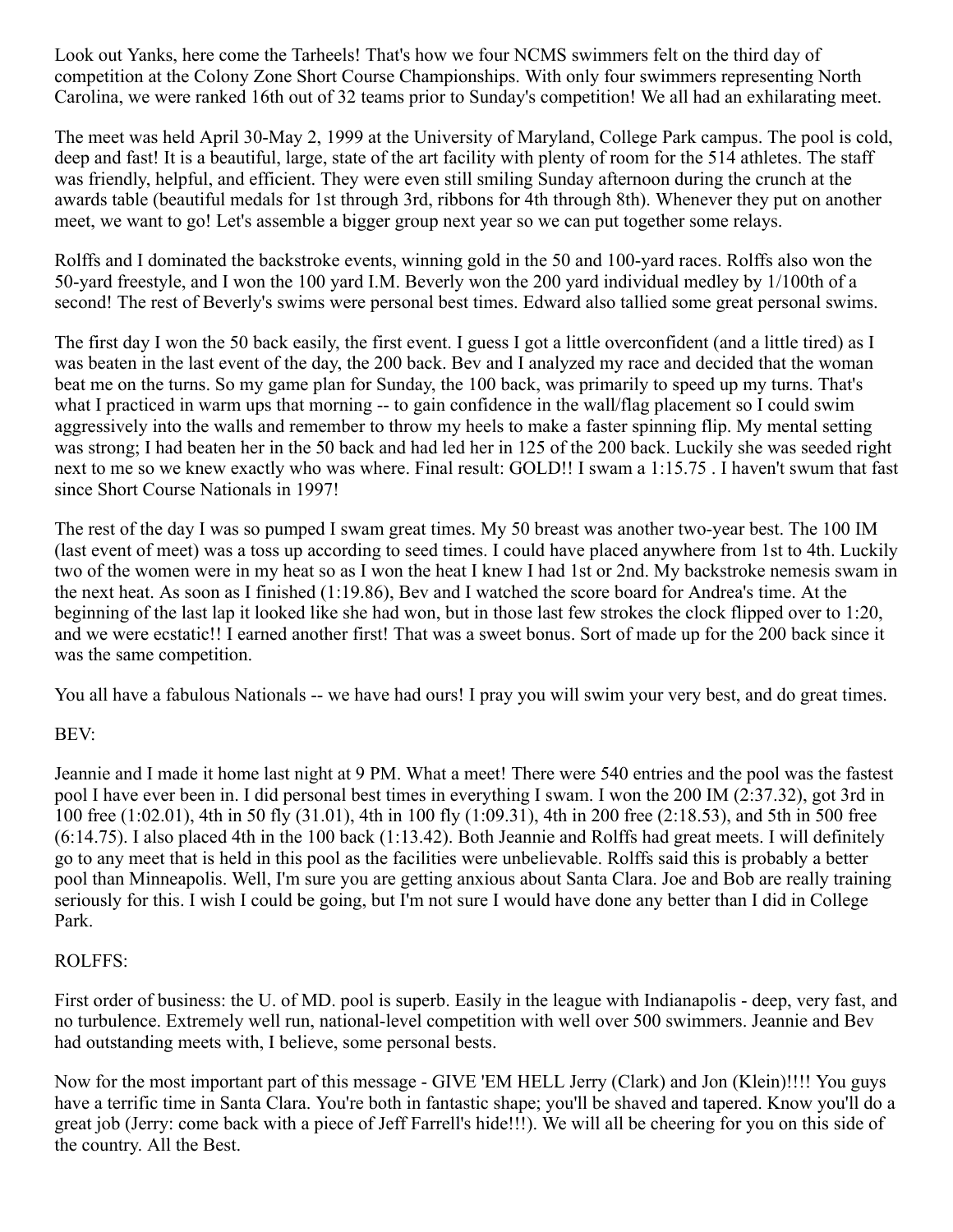Vital to the above personal and team achievements were the camaraderie, spirit and mutual support of the NCMS team. While a swimmer's physical and mental capabilities are crucial to his/her accomplishments, the real success multiplier can be the energy given to and received from others. So, at your next meet, local, regional, or national, swim the best you can, not only by focusing on your events, but by encouraging and supporting your teammates. When you energize them, you energize yourself.



To return to *Across The Lanes* Table of Contents

#### <span id="page-6-0"></span>.............................

#### **Dixie Zone 1999 Short Course Championships**

This year's Dixie Zone Short Course Championships were held at the Pullen Aquatic Center in Raleigh. Close to 200 people participated with Zone members from as far away Florida. The meet also included USMS swimmers from Virginia, Maryland and Washington D.C. On an international scale we had one AUSSI swimmer from Nhulunbuy, Australia. We believe that Don was here to check out the competition for the 2000 Olympics in Sydney, but he claims that he wanted to see what its like to swim in a "yard" pool.

First place was awarded to the host, RAM, with second place going to NCAM and third was awarded to CSM. The high point women were Whitney Drake 19, Lauren Lindblad 25, Sian Hunter 32, Sue Haugh 37, Beverly Amick 44, Margaret Chesson 45, Pamela Wingerter 54, Sally Newell 61, Suzanne Robbins-Bonitz 65, Helen Newbold 75, Roberta Sugden 82 and Marie Heikkinen 87. The high point men included Doug Shanks 23, Scott Allen 27, Tom Northcutt 33, Bruce Kowalski 35, Thomas Davis 41, Don Gilchrist 45, Hugh Wilder 51, Warner Brundage 56, Jerry Clark 61, David Alkire 65, Richard Avery 76 and Roy Morse 82. Thanks to George Simon complete results are available at our website http:\\www.ncmasters.org .

As with every swim meet there were various Lost and Found Items. Most of the found items were towels and a few items of clothing including some swim suits. One lost item of note is a pair of glasses. If you found anything or are looking for something that is lost please contact Tim Sexauer at (919) 266-6315 or tsexauer@angiosonics.com.



# 

#### **NORTH CAROLINA MASTERS WIN IN ATLANTA** By Don Gilchrist

<span id="page-6-1"></span>Twenty-four NCMS swimmers journeyed to the St. Patrick's Day Invitational to bring home the gold. NCMS captured the out-of-state team high point trophy scoring 703 points, fourth overall behind the Georgia Masters Killer Whales, Atlanta Rainbow Trout, and Dynamo Masters. The trophy now resides at Sally Newell's (someone had to take the trophy home since we do not yet have a "Hall of Fame" location). The St. Patrick's Day Invitational has always been a well run meet. Thirty-seven teams with 260 swimmers from all over the southeast participated. Individual performances were outstanding with many NC Masters winning their age groups' high point awards. They included Jeannie Mitchell, Beverly Amick, Sally Newell, Don Gilchrist, and Jerry Clark. Two Olympic gold medalists, Jon Olsen and Angel Martinez added a lot of excitement. I believe they won their events!! Olsen's freestyle was perfect and a sight to behold, long and easy with seven to eight strokes per length. All should plan to participate next year in order to topple the Georgia Killer Whales on their home turf.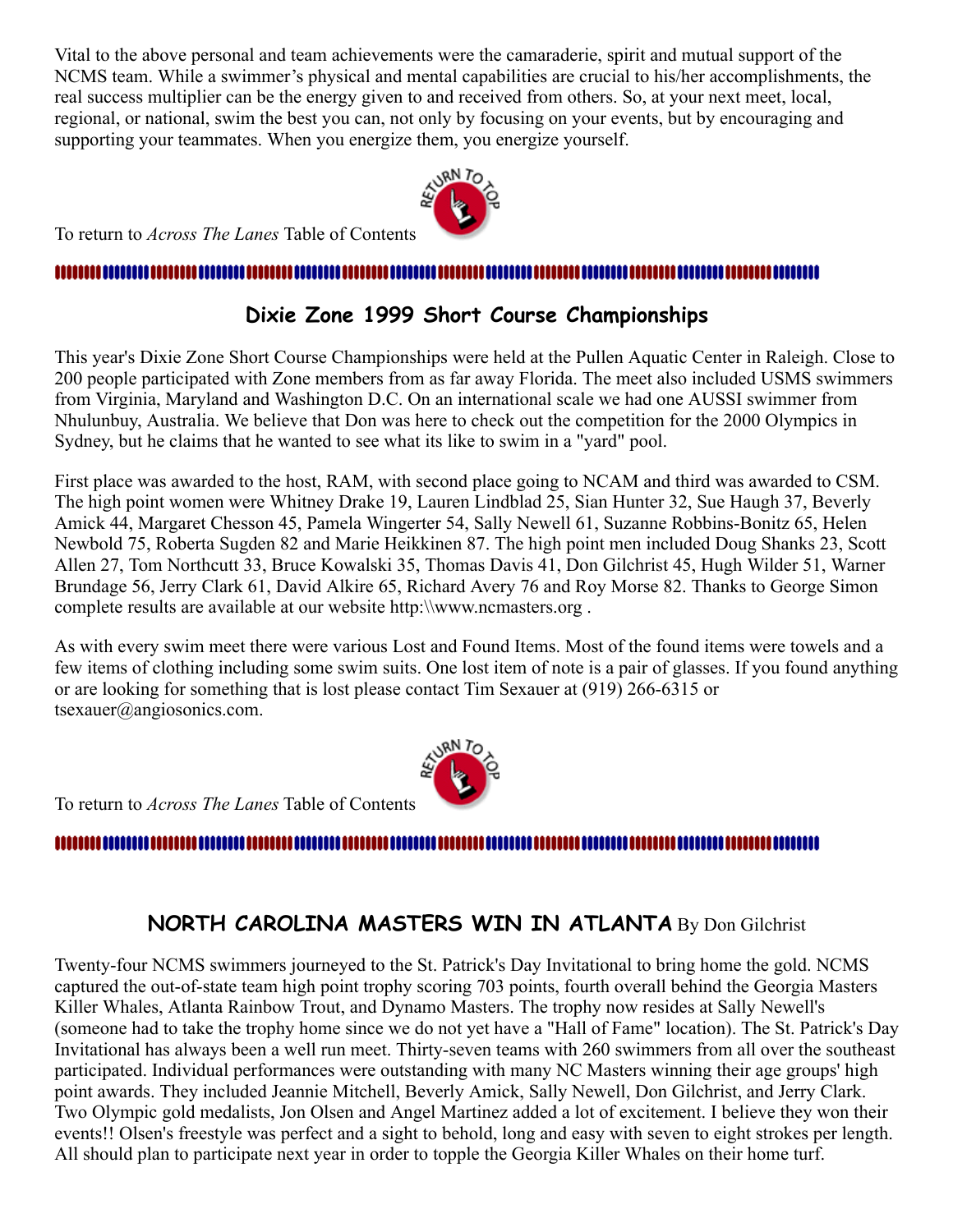

#### **North Carolina -- Virginia Masters Challenge** By Milton Gee

<span id="page-7-0"></span>Last November, for the first time, North Carolina and Virginia Masters swimmers competed against each other in the NC - VA Challenge. The meet was a two-day affair with relays on Sunday. There were 42 swimmers: 22 from NC and 20 from VA. The meet was held in the Roanoke Rapids, NC Aquatic Center, a two-year-old sixlane 25-yard pool.

The format was a handicap meet consisting of a 50 yard swim of each of the four strokes and a 100 IM. Each swimmer's time was adjusted by their handicap. The handicap was figured by adding .01 for each year over 25 (25 being 1.00). For example, if you were 50 you would subtract 25 from 50 which is 25. Your handicap would 1.25. You would then divide your actual swim time by 1.25 to yield your handicap time.

To determine the winner, the handicapped times were added and then divided by the number of swimmers on the team. The low score wins. NC won by a hair. The VA team said they would return and take the trophy back to Virginia.

The Roanoke Rapids Aquatic Center Staff and Chamber Of Commerce did an outstanding job hosting the meet and putting on a pasta feast with plenty of beer and soft drinks. Swimmers from both teams had a great time and look forward to this year's rematch on October 23 and 24. Watch for the meet announcement.



To return to *Across The Lanes* Table of Contents

#### <span id="page-7-1"></span>**MININ** <u>n seseese seseese teteitet teteitet title</u>

#### **1998 MASTERS ALL-AMERICANS** By Ceil Blackwell

In the May/June issue of *Swim* magazine, the following North Carolina Masters were named 1998 USMS All Americans: Heather Hageman (25-29), Harold Hoffman (90-94), John Kortheuer (65-69), Bruce Mallette (45- 49), Clarke Mitchell (65-69), Jeannie Mitchell (50-55), Jeff Murray (25-29) and Sally Newell (60-64). A swimmer attains All-American status by finishing first in his/her age group in at least one event in the USMS Top Ten for short course yards, short course meters or long course meters. North Carolina salutes all of you!

These swimmers may order an All-American patch by sending a check for \$5 to USMS and mail to USMS National Office, PO Box 185, Londonderry, NH 03053-0185.



To return to *Across The Lanes* Table of Contents

#### <span id="page-7-2"></span>,,,,,,,,,

**1998 RELAY ALL AMERICANS** By Ceil Blackwell

The following NC Masters have qualified as USMS RELAY ALL AMERICANS for 1998. To achieve this honor, the swimmers were members of a relay team that ranked first in the nation for their respective age group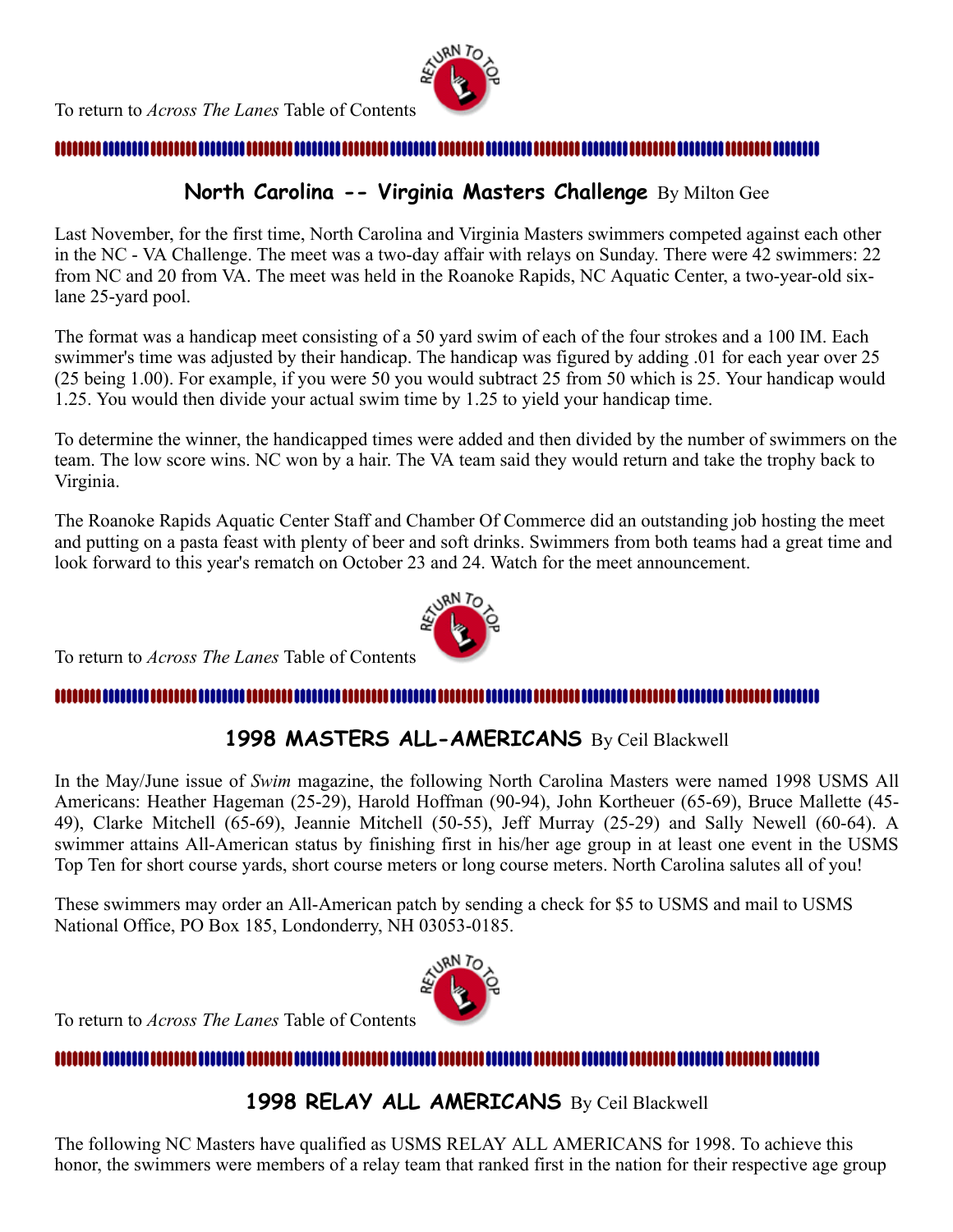in SCY, SCM, LCM as listed in the USMS Top Ten Tabulation. Congratulations to: Lee Ann Britt, Rachel Gunn, Heather Hageman, Grant Johnston, Lauren Lindbald, Jeff Murray, Christine Vess, and Eric Vess.

These swimmers may request a Relay All American patch and certificate from USMS. To receive the patch and certificate, send a check to USMS for \$5 along with a note indicating the relay distance and the course (SCY, SCM, LCM) to USMS, PO Box 185, Londonderry, NH 03053.



To return to *Across The Lanes* Table of Contents

#### 

### **UPCOMING 1999 / 2000 MASTERS SWIMMING EVENTS**

<span id="page-8-0"></span>

| Jun         | 27             | Terrapin 800/1500 Meters Swim Meet                       | College Park, MD                  | David Diehl (301) 946-0649        |
|-------------|----------------|----------------------------------------------------------|-----------------------------------|-----------------------------------|
| Jul         | $10\,$         | USMS National Championship 2-Mile<br>Cable Swim          | Charlottesville, VA               | Beth Waters (804) 276-5229        |
|             |                |                                                          |                                   | J Mullins: mullpost@ix.netcom.com |
|             | $16-18$        | Golden Isles Masters Classic                             | Brunswick, GA                     | Carlton DeVooght (912) 638-7047   |
|             | 25             | MD Masters Long Course Meet                              | Catonsville, MD                   | Katherine Branch (410) 719-7312   |
|             | $30-1$<br>Aug  | Dixie Zone LCM Championships                             | Baton Rouge, LA                   | Scott Rabalais (504) 766-5937     |
| Aug         | 1              | DC Masters Long Course Meet                              | George Mason Univ,<br>Northern VA | Joann Leilich (703) 354-2130      |
|             | $\tau$         | Long Course Meet (Tentative)                             | Atlanta, GA                       | Lisa Watson (770) 718-3646        |
|             | 19-23          | <b>USMS LCM CHAMPIONSHIPS</b>                            | University of Minn                |                                   |
| Sep         | $11 - 12$      | Smoky Mt. LCM Meet                                       | Hendersonville, NC                | Sandra Kremer (828) 891-5053      |
| Oct         | $\overline{2}$ | NC Senior Games                                          | Raleigh, NC                       |                                   |
|             | 9              | Short Course Meters Meet                                 | Hillsborough, NC                  | Krista Phillips (919) 732-3818    |
|             | 23,24          | NC-VA Challenge                                          | Roanoke Rapids, NC                | Milton Gee                        |
|             | 21-29          | NATIONAL SENIOR GAMES                                    | Orlando FL                        |                                   |
| Dec         | $3 - 5$        | Dixie Zone SCM Championships                             | Coral Springs, FL                 | Jonathan Coyle (954) 340-5508     |
| Apr<br>2000 | 21-23          | The "Shootout" Colonies/Dixie Zones<br><b>SCY Champs</b> | Ft. Lauderdale, FL                | Stu Marvin (954) 468-1580         |



To return to *Across The Lanes* Table of Contents

####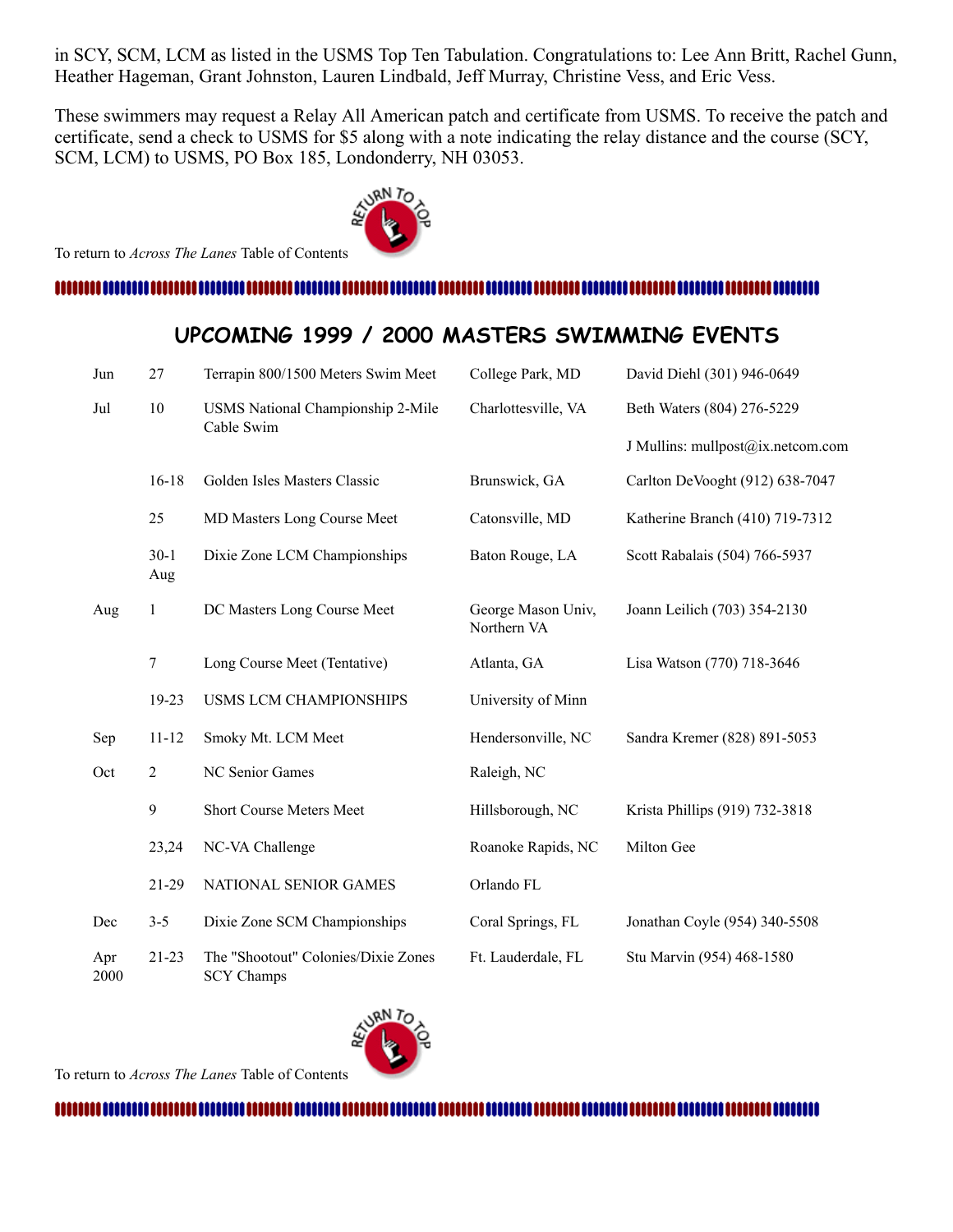## <span id="page-9-0"></span>**NC MASTERS RESULTS AT THE 1999 USMS SHORT COURSE YARDS NATIONAL CHAMPIONSHIPS**

| <b>AGE GROUP</b> | <b>NAME</b>                | <b>PLACE / EVENTS</b>                                                                                                                                      |  |
|------------------|----------------------------|------------------------------------------------------------------------------------------------------------------------------------------------------------|--|
| <b>WOMEN</b>     |                            |                                                                                                                                                            |  |
| 19-24            | <b>Emily Cathey</b>        | 5th/1000 Free (13:50.64); 11th/400 IM (6:10.53)                                                                                                            |  |
| 25-29            | Heather Hageman            | 5th/50 Back (29.21); 8th/200 Free (2:02.81); 2nd/50 Fly (29.29); 2nd/50 Free<br>(24.22); 10th/50 Breast (35.72); 2nd/100 Free (53.50)                      |  |
| 35-39            | Karin Deck                 | 16th/400 IM (5:39.18); 33rd/50 Fly (31.66); 34th/100 IM (1:11.98); 33rd/100 Free<br>(1:02.70)                                                              |  |
| 45-49            | Mary Sansbury              | 15th/200 Free (2:36); 10th/100 Breast (1:26.93); 14th/50 Free (30.21); 13th/200 IM<br>(2:50.98); 13th/50 Breast (39.46); 13th/100 Free (1:09.24)           |  |
| 50-54            | Sandra Cathey              | 7th/1000 Free (14:54.81)*; 5th/400 IM (6:21.73)*; 8th/200 Fly (3:21.57)*;                                                                                  |  |
|                  |                            | 10th/200 Breast (3:14.76)*; 14th/100 Fly (1:32.25)*; 8th/200 Back (3:08.10)                                                                                |  |
| 60-64            | Sally Newell               | 3rd/50 Back (42.35); 2nd/100 Breast (1:32.63); 2nd/200 Breast (3:19.82); 3rd/50<br>Free (32.53); 1st/50 Breast (40.47); 4th/100 Free (1:15.91)             |  |
| 65-69            | Nancy McPhee               | 6th/400 IM (9:03.28)*; 6th/200 Fly (4:53.66)*; 6th/50 Fly (56.64);                                                                                         |  |
|                  |                            | 3rd/100 IM (2:00.06); 5th/100 Fly (2:05.54)*                                                                                                               |  |
|                  | Suzanne Robbins-<br>Bonitz | 2nd/50 Back (43.46); 8th/100 Breast (1:59.71); 2nd/100 Back (1:37.87); 8th/50 Free<br>(41.07); 7th/50 Breast (53.59); 4th/200 Back (3:44.76)               |  |
| <b>MEN</b>       |                            |                                                                                                                                                            |  |
| 30-34            | <b>Bob Jennings</b>        | 4th/100 Breast (1:00.85); 3rd/200 Breast (2:11.55)*; 7th/200 IM<br>$(2:00.72)$ *;8th/100 IM (55.68); 4th/50 Breast (27.81)                                 |  |
| 40-44            | Jonathan Klein             | 6th/50 Back (26.52); 13th/200 Free (1:53.55); 8th/50 Fly (25.16);5th/100 Back<br>(57.32); 5th/200 Back (2:04.63); 11th/100 Free (51.12)                    |  |
|                  | Joseph Rhyne               | 1st/1000 Free (9:56.27)*; 2nd/200 Free (1:46.30)*; 2nd/200 Fly<br>(1:56.99)*;1st/500 Free (4:41.83)**; 2nd/100 Fly (53.23)*; 2nd/200 Back<br>$(1:58.74)^*$ |  |
| 45-49            | Don Gilchrist              | 2nd/400 IM (4:32.98); 8th/200 Free (1:54.13)*; 3rd/200 Fly (2:09.77)*;2nd/200<br>Breast (2:23.71); 2nd/200 IM (2:06.63); 4th/50 Breast (30.12)             |  |
| 60-64            | Jerry Clark                | 2nd/1000 Free (12:30.95)*; 2nd/200 Free (2:08.54); 1st/500 Free (5:58.75)*;                                                                                |  |
|                  |                            | 2nd/50 Free (25.33); 10th/50 Breast (36.34); 2nd/100 Free (54.62)*                                                                                         |  |
|                  | Milton Gee                 | 6th/100 Breast (1:17.89); 8th/200 Breast (2:58.65); 13th/50 Free (30.85);7th/100 IM<br>$(1:17.96)$ ; 5th/50 Breast (34.32)                                 |  |

#### **NORTH CAROLINA RELAY TEAM RESULTS**

**EVENT PLACE / TIME WOMEN** 45+ 200 Medley 10th / 2:37.03 45+ 200 Free 9th / 2:19.54 **MEN** 25+ 200 Medley 12th / 1:42.31 25+ 200 Free 19th / 1:34.33 **MIXED** 25+ 200 Medley 16th / 1:51.33 55+ 200 Medley 7th / 2:20.18 25+ 200 Free 11th / 1:40.68 55+ 200 Free 7th / 2:09.08

**\*\* NEW NATIONAL RECORD**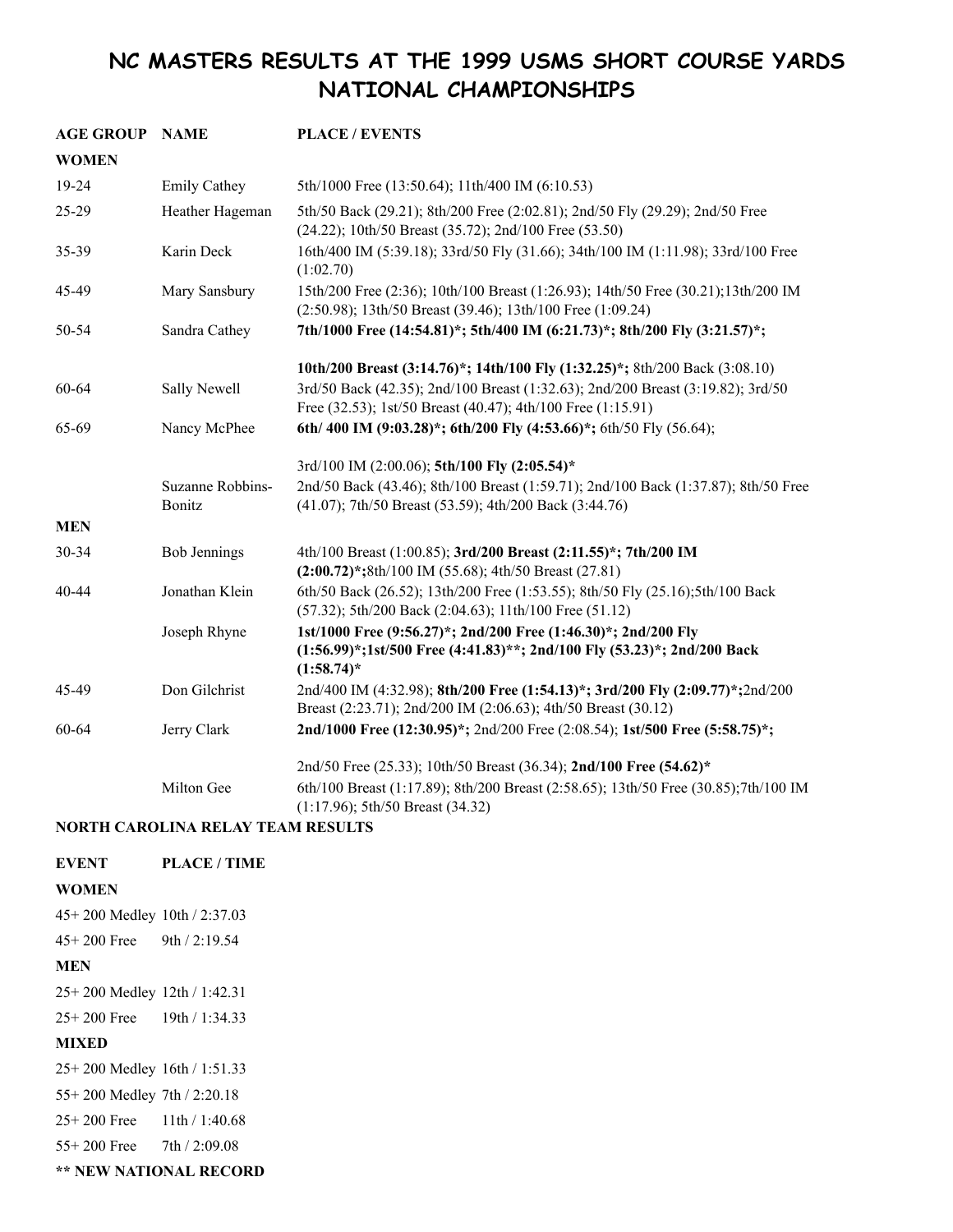

To return to *Across The Lanes* Table of Contents

#### 

#### **SHORT COURSE METERS (SCM) TOP TEN FOR 1998**

<span id="page-10-0"></span>The following swimmers from LMSC-NC were ranked in the USMS TOP TEN for their respective age groups for the 1998 SCM season. North Carolina swimmers who placed first in the nation in their age groups in one of their events were Heather Hageman, Jeannie Mitchell and Sally Newell. Two North Carolina relays placed first in the nation. They were the 100 + relay consisting of Lee Ann Britt, Lauren Lindbald, Heather Hageman and Christine Vess and the 100+ 200 medley relay with Christine Vess, Eric Vess, Jeff Murray and Heather Hageman. Congratulations to all these swimmers.

The Top Ten Chairperson for NC, Ceil Blackwell, has attempted to locate names of all swimmers from our LMSC. If your name or an event is missing from the list below, please contact Ceil.

| Women                 |                                                                                 |                                                                                                          |  |
|-----------------------|---------------------------------------------------------------------------------|----------------------------------------------------------------------------------------------------------|--|
| 19-24                 | Lee Anne Britt                                                                  | $4th$ 200M Free; 6 <sup>th</sup> 400M Free; 7 <sup>th</sup> 50M Back; 7 <sup>th</sup> 100M Back;         |  |
|                       |                                                                                 | $6^{\text{th}}$ 200M IM; 9 <sup>th</sup> 100M IM                                                         |  |
| 25-29                 | Heather Hageman                                                                 | 1st 50M Free (26.85); 2 <sup>nd</sup> 50M; 10 <sup>th</sup> 100M IM                                      |  |
| 30-34                 | <b>Christine Vess</b>                                                           | $6th$ 200M Back; $8th$ 100M Back                                                                         |  |
| 35-39                 | Peggy Speight                                                                   | $7th 1500M$ Free                                                                                         |  |
| 40-44                 | <b>Beverly Amick</b>                                                            | 9 <sup>th</sup> 400M IM                                                                                  |  |
| 45-49                 | Mary Sansbury                                                                   | 9 <sup>th</sup> 100M Breast                                                                              |  |
| 50-54                 | Jeannie Mitchell                                                                | 1 <sup>st</sup> 50M Back(:39.61); 5 <sup>th</sup> 100M Back                                              |  |
| 55-59                 | Ceil Blackwell                                                                  | $5th 100M$ Back                                                                                          |  |
| 60-64                 | Sally Newell                                                                    | $1st$ 50M Breast (45.75); $3rd$ 100M Breast; $3rd$ 200M Breast;                                          |  |
|                       |                                                                                 | 5 <sup>th</sup> 50M Free; 8 <sup>th</sup> 100M IM; 10 <sup>th</sup> 100M Free                            |  |
| 80-84                 | <b>Buz Catlin</b>                                                               | $6^{th}$ 50M Fly; $6^{th}$ 100M IM; $8^{th}$ 100M Back; $8^{th}$ 50M Breast                              |  |
| Men                   |                                                                                 |                                                                                                          |  |
| 25-29                 | Jeff Murray                                                                     | $5^{\text{th}}$ 100M IM; $8^{\text{th}}$ 50M FLY                                                         |  |
| 40-44                 | Alan Godfrey                                                                    | $6^{th}$ 200M Back; $7^{th}$ 200M Free; $8^{th}$ 100M Back; $10^{th}$ 100M Free                          |  |
|                       | Jonathan Klein                                                                  | 2nd 50M Back; 3 <sup>rd</sup> 100M Back; 3 <sup>rd</sup> 200M Back; 8 <sup>th</sup> 200M Free;           |  |
|                       |                                                                                 | $9th 100M$ Free; $9th 50M$ Fly;                                                                          |  |
| 60-64                 | Milton Gee                                                                      | 3rd 100M Breast; 5 <sup>th</sup> 50M Breast; 6 <sup>th</sup> 200M Breast                                 |  |
|                       | Norman Macartney                                                                | $10^{th}$ 200M Fly                                                                                       |  |
| 65-69                 | Clark Mitchell                                                                  | 2 <sup>nd</sup> 50M Back; 2 <sup>nd</sup> 100M Back; 2 <sup>nd</sup> 200M Back; 4 <sup>th</sup> 100M IM; |  |
|                       |                                                                                 | $6th$ 200M Free; 7 <sup>th</sup> 50M Fly; 8 <sup>th</sup> 50M Breast;                                    |  |
|                       | Dick Webber                                                                     | $6^{\text{th}}$ 100M IM; $7^{\text{th}}$ 50M Free; $8^{\text{th}}$ 100M Free; 10 <sup>th</sup> 50m Fly   |  |
| 70-74                 | Vester Boone                                                                    | $9th 1500M$ Free                                                                                         |  |
| 90-94                 | Harold Hoffman                                                                  | 3rd 100M Free; 4 <sup>th</sup> 50M Free                                                                  |  |
| <b>Women's Relays</b> |                                                                                 |                                                                                                          |  |
| 120+200 Free          | 2 <sup>nd</sup> (Heather Hageman, Christine Vess, Beverly Amick, Mary Sansbury) |                                                                                                          |  |

9<sup>th</sup> (Lee Anne Britt, Lauren Lindbald, Karen Talmadge, Susan Nestor)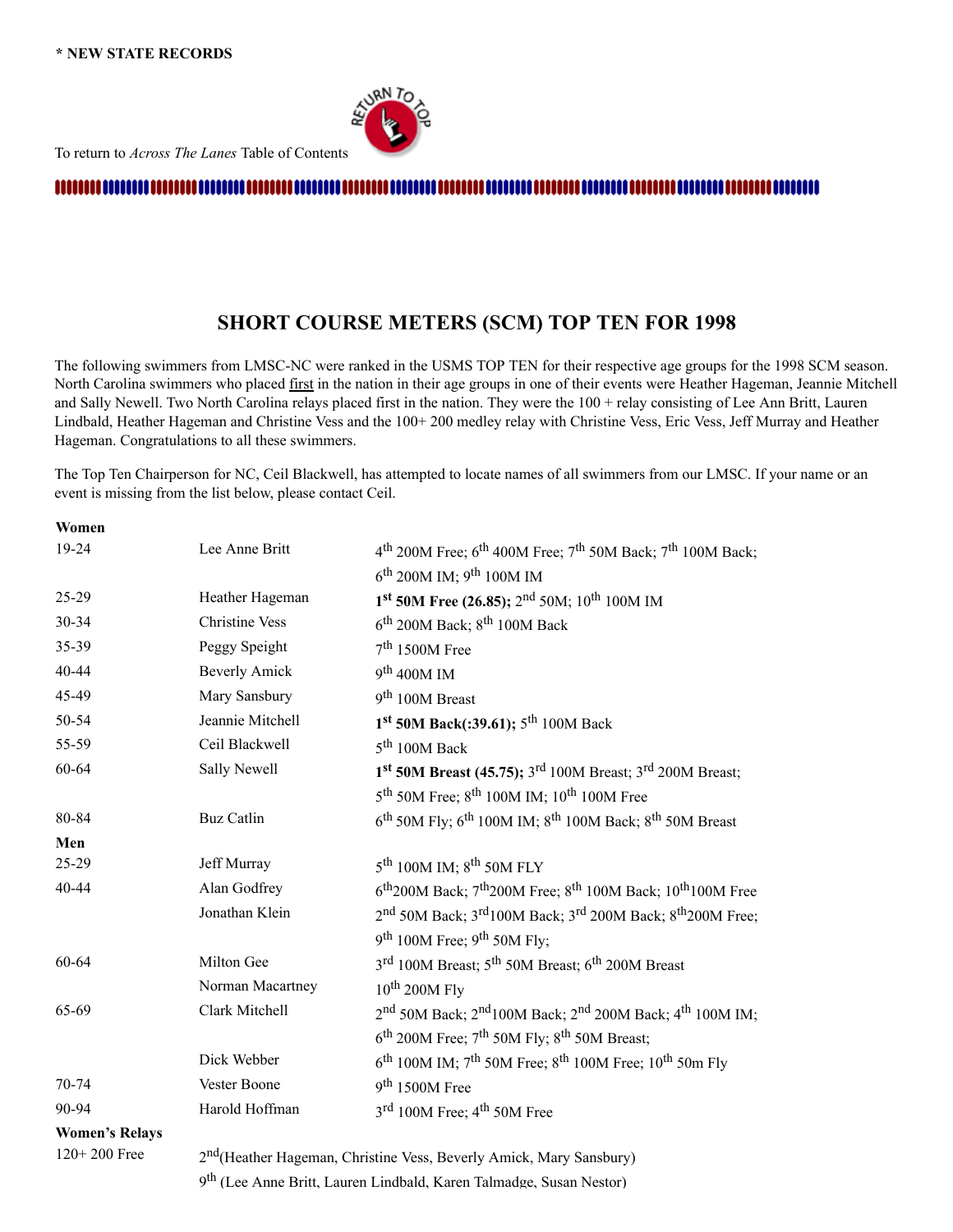| 1st (Lee Ann Britt, Laren Lindbald, Heather Hageman, Christine Vess)              |
|-----------------------------------------------------------------------------------|
| 7 <sup>th</sup> (Beverly Amick, Susan Nestor, Mary Sansbury, Karen Talmadge)      |
| 3 <sup>rd</sup> (Bette Hoffman, Sally Newell, Judy Kelly, Buz Catlin)             |
|                                                                                   |
| 5 <sup>th</sup> (Norman Macartney, Milton Gee, James Scherbarth, Harold Hoffman)  |
|                                                                                   |
| 9 <sup>th</sup> (Christine Vess, Heather Hageman, Eric Vess, Scott Hinkley)       |
| 4 <sup>th</sup> (Jeannie Mitchell, Sally Newell, Dick Webber, Norman Macartney)   |
| 1 <sup>st</sup> (Christine Vess, Eric Vess, Jeff Murray, Heather Hageman)         |
| 9 <sup>th</sup> (Beverly Amick, Steve Weatherman, Jonathan Klein, Karen Talmadge) |
| 3 <sup>rd</sup> (Ceil Blackwell, Sally Newell, Clarke Mitchell, Dick Webber)      |
| 9 <sup>th</sup> (Buz Catlin, Bette Hoffman, Harold Hoffman,, Norman Macartney)    |
|                                                                                   |

RN TO

 $\mathcal{L} = \mathcal{L} \mathcal{L} = \mathcal{L} \mathcal{L} = \mathcal{L} \mathcal{L} = \mathcal{L} \mathcal{L} \mathcal{L} = \mathcal{L} \mathcal{L} \mathcal{L} = \mathcal{L} \mathcal{L} \mathcal{L} \mathcal{L} = \mathcal{L} \mathcal{L} \mathcal{L} \mathcal{L} \mathcal{L} = \mathcal{L} \mathcal{L} \mathcal{L} \mathcal{L} \mathcal{L} \mathcal{L} \mathcal{L} \mathcal{L} \mathcal{L} \mathcal{L} \mathcal{L} \mathcal{L} \mathcal{L} \math$ 

To return to *Across The Lanes* Table of Contents

#### <span id="page-11-0"></span>

| President            |
|----------------------|
| Don Gilchrist, WYM   |
| P.O. Box 3955        |
| Wilmington, NC 28406 |
| (910) 313-0541       |
| NCchairman@usms.org  |

Registra / Webmaster George Simon, RAM 10229 Boxelder Drive Raleigh, NC 27613 (919) 846-2423 NCregistran@usms.org

Vice President Jerry Clark, CSM 3107 Cloverfield Rd. Charlotte, NC 28211<br>(704) 366-2045 JClark3107@aol.com

Past President / Top Ten Chairperson Ceil Blackwell, RAM 4305 John Rencher Wynd Raleigh, NC 27612  $(919)$  787-8324 ceilb@aol.com

**LMSC - NC Officers and Staff**

Secretary Jeannie Mitchell, MMM 65-A Watauga River Rd Banner Elk, NC 28604 (828) 963-4202 swmchamp@yahoo c om

Newsletter Editor

Jim Enyart, WYM

 $(910)$  253-3333

2840 Marsh Point Rd

Southport, NC 28461

NCnewsletter@usms.org

Treasurer Chuck Irwin, FSM 994Snow Hill Falls Circle Franklin, NC 287349436 (828) 524 77 20

Records Melisa Norman 39 Rogerson Dr. Chapel Hill, NC 2751 4 4037 (919) 942-8631 mjn2434@sprynet.com

## **MASTERS TEAMS**

|            | AWSM Winston-Salem, Contact: John Pence (336) 772-7482<br><b>NSMS</b>  |             | Burlington, Contact: Eric Plenn (336) 570-1161               |
|------------|------------------------------------------------------------------------|-------------|--------------------------------------------------------------|
| CHM        | Chapel Hill, Contact: Melisa Norman (919) 942-8631<br>$\parallel$ PEAK |             | Ashville, Contact: Deborah Wilson (828) 452-0321             |
| <b>CSM</b> | Charlotte, Contact: Heather Hageman (704) 366-3483<br>  PAC            |             | Southern Pines, Contact: Robert Fleury (910) 695-0734        |
|            | DAMA Durham, Contact: Gina Paul (919) 560-4781<br><b>IRACY</b>         |             | Salisbury, Contact: Nicki Rosenbluth (704) 633-2196          |
| FAST       | Fayetteville, Contact: Shawna Klein (910) 323-0800 x234                | <b>RAM</b>  | Raleigh / Cary, Contact: Ceil Blackwell (919) 787-8324       |
| <b>FSM</b> | Franklin, Contact: Chuck Irwin (828) 524-7720                          | ∥RMYM       | Rocky Mount, Contact: Jennifer Gordon (252) 972-9622         |
| lGG        | Gastonia, Contact: Michael Dixon (704) 865-3943                        | SCMM        | Morehead City, Contact: Norman Macartney (252) 504-<br>12319 |
| MMM        | Banner Elk, Contact: Jeannie Mitchell (828) 963-4202                   | <b>TMS</b>  | Greensboro / High Point, Eddie Stephens (336) 286-<br>1007   |
|            | MONT Contact: Betsy Montgomery (828) 254-1632                          | WYM         | Wilmington, Contact: Jim Enyart (910) 253-3333               |
|            | NCAM Chapel Hill - UNC - CH, Contact: Barrett Hahn (919) 933-<br> 4905 | <b>WMSC</b> | Wilson, Contact: Bert Davenport (252) 243-6222               |